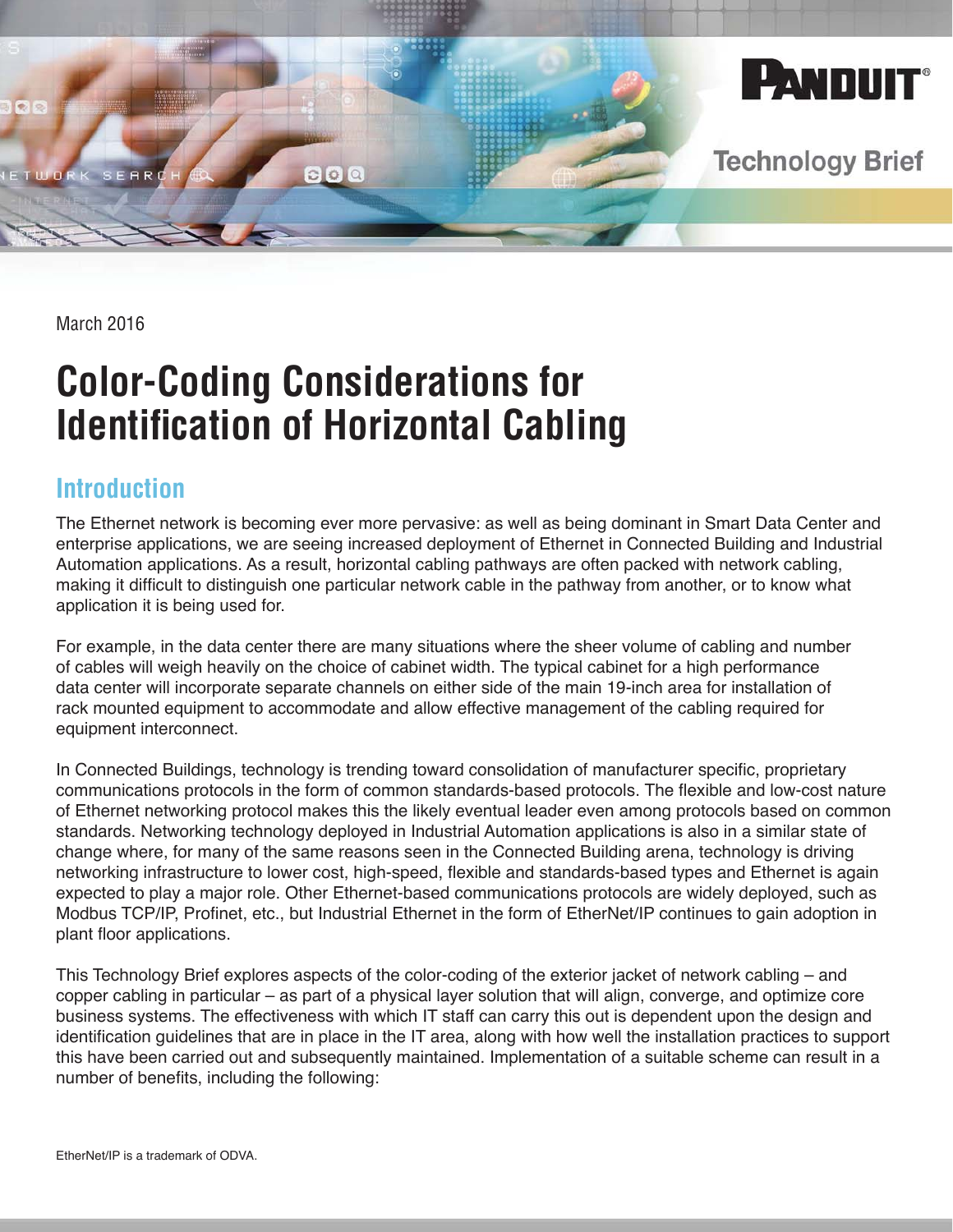- Easier and more accurate installation, reducing overall installation time
- Improved routing of cabling within the pathway since similar color cables would tend to be installed and bundled together
- Improved identification of cabling at a future time will be useful when moves, adds and changes (MACs) are necessary
- Reduced time to trace and troubleshoot faults, and carry out repairs, thereby improving service levels
- Improved assurance that critical cables will not be inadvertently removed as an example, the IT manager institutes a policy that junior network technicians are not permitted to install or remove red patch cords, and that where such action is required, it needs to be carried out under direct supervision
- Improved accuracy and reduced time to carry out audits or verifications of data center assets

Although this document does not make specific recommendations for an actual color-coding scheme, it explores the many factors that need to be taken into account if a color-coding scheme is adopted, especially for copper cabling. Ultimately the IT staff at a particular site will make the specific choice for the cabling infrastructure color-coding scheme.

## **Barriers to Past Adoption of Color-Coding Schemes**

It is interesting to explore reasons why a color-coding scheme for copper network cabling has not been widely deployed or even mandated by means of an applicable standard. Although there is a widely observed color-coding scheme used for optical fiber cabling, (see ANSI/TIA-568-C.3, "Optical Fiber Cabling Components Standard" and in particular for the exterior jacket of the optical fiber, see ANSI/TIA-598-C, "Optical Fiber Cable Color Coding") there does not appear to be an accredited, de facto standard or even a recognized recommendation of a color-coding scheme for the exterior jacket of copper cabling.

Different cabling industries (for example, power and control) do follow color-coding standards, but many of these apply in different situations and in different parts of the world. Also, a variety of factors exist as barriers to consistent color-coding schemes:

- Cost (e.g., colored wire cost vs. white; standard color vs. non-standard)
- Different tints or tint variations in different production lots
- Availability of the cable / delivery
- Demands of the cable suppliers on minimum order quantity
- Ease of maintenance (i.e. permanently installed [jack] vs. removable [color band])
- Color code intuition (e.g., red patch cord for safety applications)
- Complexity/layering of color codes (i.e., multiple color codes applied)
- Process of adding a new color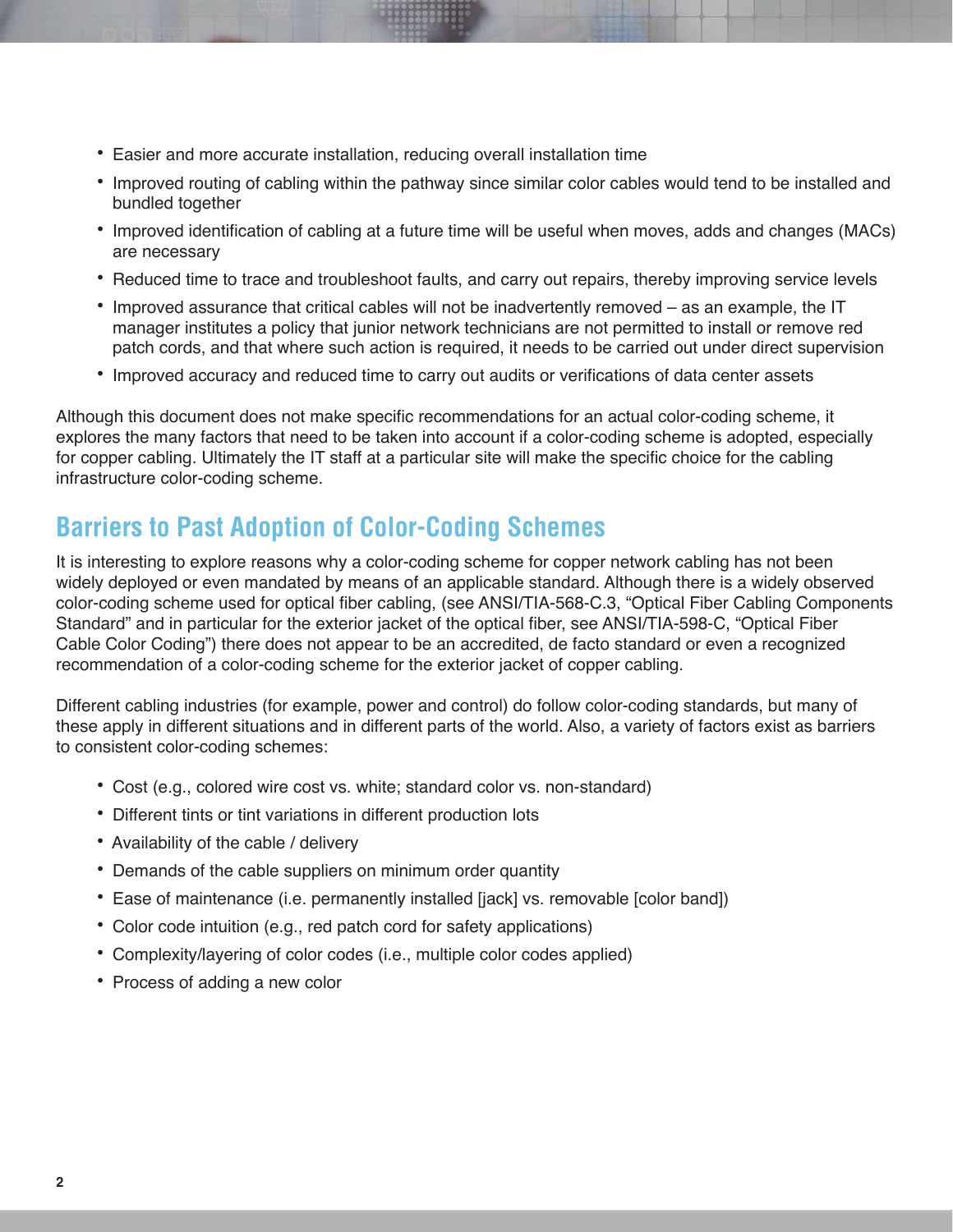- Changing the meaning of a color (e.g., reconfigured manufacturing)
- Color blind employees
- Color fading, dust, accidentally painted over, etc.
- Legacy/brownfield (i.e., not easy to change field wire color)
- Easy-to-find, up-to-date color-code documentation/legend
- Easily accessible color coded features (e.g., multi-colored blockout)
- Different groups in the installation having different areas of responsibility (i.e., IT and facilities)
- Differing colors between different manufacturers
- Additional labeling on jacket (i.e., flame and smoke performance)
- Potential for difference between global identification standards, complicating consistency between local / global installations
- Motivation to select a minimum number of colors to reduce procurement and installation complexities

### **2Duble on Show The Basis of a Color-Coding Scheme**

Most discussions of cable identification tend to focus in the areas of connections of the horizontal cable to jacks, through patch panels and following patch cords and aided by clear and effective labeling. However, there are times when identification of horizontal run cabling is useful or even necessary. Options as to how a color-coding scheme could be devised include (1) data rate, (2) cabling media type, (e.g. category performance, construction, shielded or unshielded twisted pair) (3) location throughout the facility, and (4) application type.

#### *Data Rate (e.g. 100 Mb/s, 1 Gb/s or 10 Gb/s)*

Twisted pair copper cabling – unshielded (UTP) or shielded (STP) – is used widely as the medium of choice when designing and installing network connections between equipment at data rates of up to 10 Gb/s and when the channel length is up to 100 meters. Fiber can also be deployed, but due to additional transceiver costs, fiber tends to be deployed in those applications requiring longer cable lengths, or when the cabling is routed through an area that is subject to high levels of electromagnetic interference (EMI). These two situations do tend to occur more frequently in industrial networks, making use of fiber potentially more attractive for consideration in these cases.

The main drawback of using data rate as a guide to color-coding is that a cable supporting a higher data rate is backwards compatible to the lower data rate. For example, a 10 Gb/s cable assembly can support a lower data rate (e.g. 1 Gb/s) and there will be many times when the higher data rate cable could be pressed into service for lower data rate use. In those cases, the immediate needs of the data to be supported would probably override adherence to a color-coding scheme, limiting if not voiding the usefulness of such an approach. Indeed, at this time most IT managers are actively looking to deploy a 10 Gigabit networking infrastructure while supporting lower data rates. The 10 Gb/s infrastructure is installed as a means to future proof for technology updates that will be made in future years.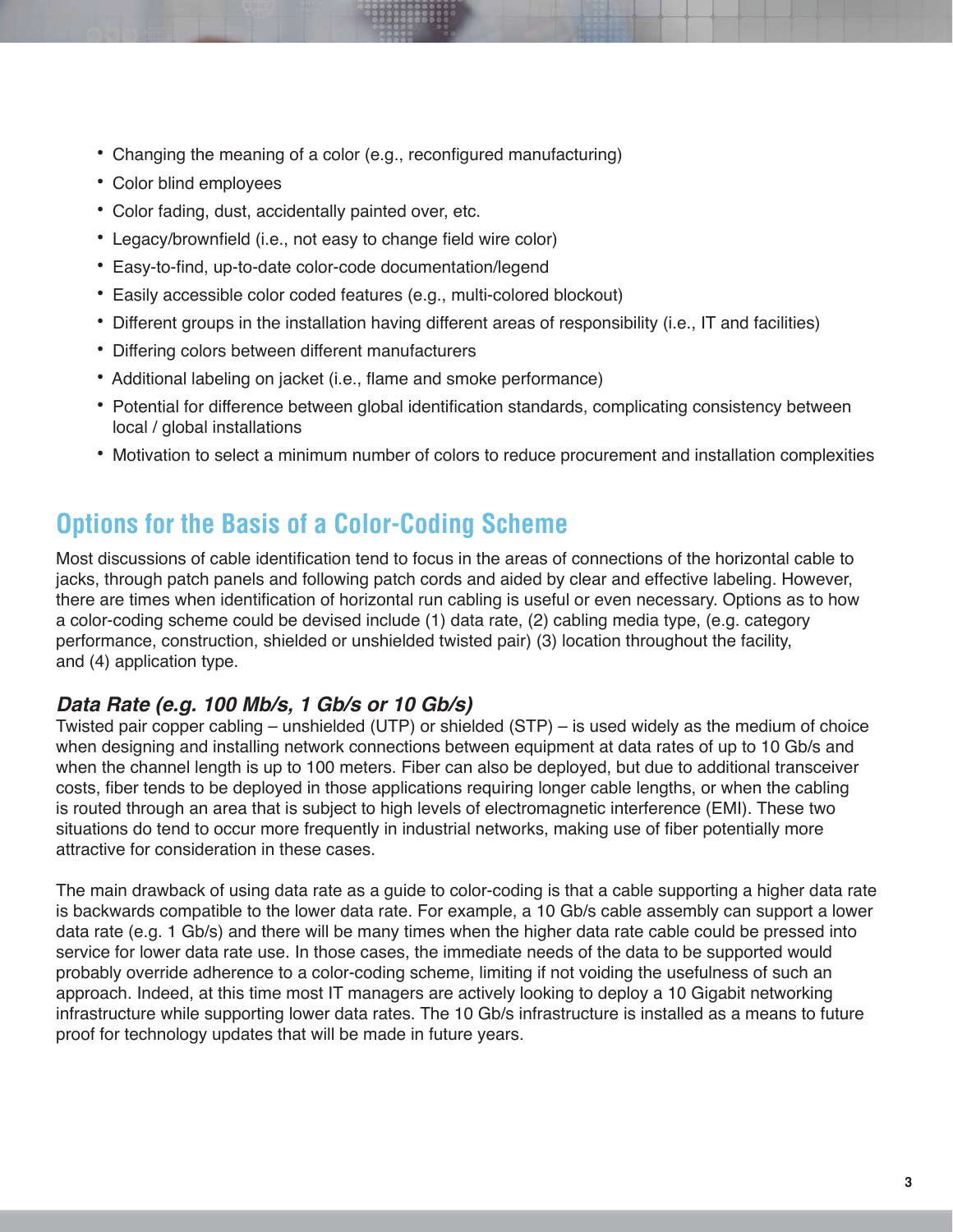#### *Cabling Media Type / Properties*

This option represents the broad cable type, for example UTP one color and STP another, or maybe plenum in one color and riser in another, or whether the cabling can support Category 5e, Category 6 or Category 6A transmission. Interestingly, it is on this basis that the color coding for optical fiber is centered on – broadly for enterprise use, OM1 / OM2 jacket is orange, OM3 / OM4 jacket is aqua, and OS1 / OS2 jacket is yellow for ease of identification.

At first sight, this option does look like it could adapt well to technology developments. As far as can be seen, If a new technology cable would be deployed there are likely to be suitable, separately identifiable colors for use in a scheme. The main concern, however, is likely to be that in many installations, there is frequently a dominant use of one cabling type, for example Category 5e UTP from the edge or access switches to the work area, and edge switches to the server nodes. In this case, there would be mainly a single color identifying the cable type used, but of little use to indicate anything else.

#### *Location Throughout the Facility*

Alternatively, different color-coded cable could be used to denote cabling that would lead to a different part of the installation or perhaps to different floors. For example, cabling within riser structures could potentially be more easily identified if different cabling colors were deployed for different floors. This does have some benefit and merits consideration in some installations. However, depending on the particular situation, some areas of the installation may have areas of dense cabling, such as cabling emerging from a telecommunications room and routed to the work area, and the use of just one color in this area would again reduce the usefulness of the scheme.

An example of how this could be implemented is in a co-location data center facility where external customers require assurances that their services are supported in just one area of the installation. Here, the IT manager can more readily assure the client of this when audits or compliance inspections are carried out.

#### *Application Type*

For this option, a scheme is developed whereby different colors of cabling identify the types of applications that are supported over the cabling. As an example, taken from the Industrial Automation environment, it is often advantageous to separate the Ethernet network for the enterprise from an intranet that might be used for the manufacturing floor network, yet both networks will need to access some common information from the same server. A common technique employed in these cases is to set the switch up together with a firewall or firewalls to create a de-militarized zone that effectively prevents the intranet from being exposed to potential harm from the enterprise internet and vice versa. In this case, the use of different color cabling, representing connections to the internet, intranet, and common servers would be particularly useful. Another example might be where cabling used from an aggregation switch to the edge switch might have a different color from cabling used from the edge switch to the server node. Alternatively, local area network (LAN) cabling might have one color code for the main runs whereas the redundant cabling would use a different color.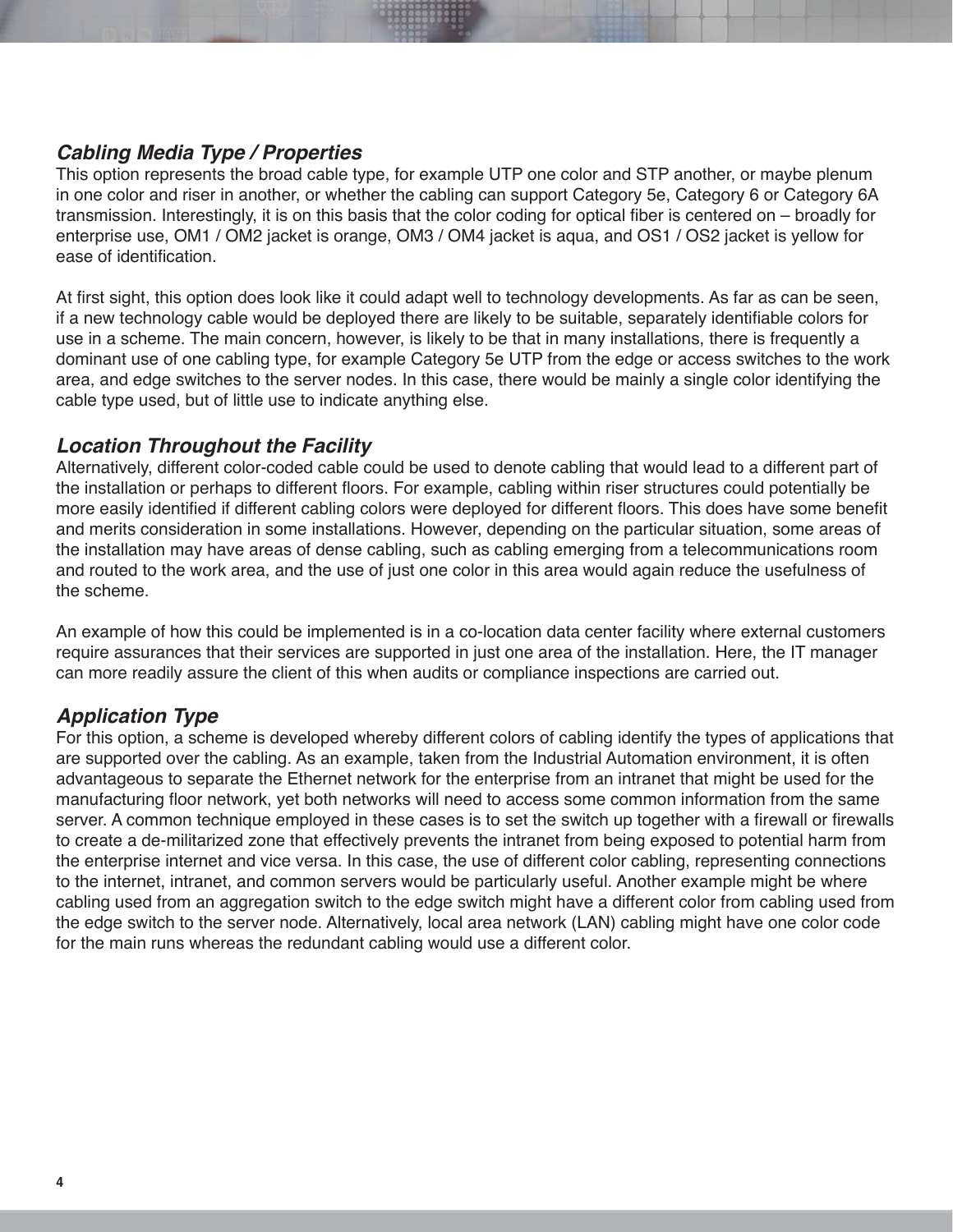Here the key concern would likely be that a wide variety of applications exist in the typical networked environment, and different organizations might support completely different applications. Depending on how granular the scheme is required, there could well be more applications than color types that are practical and readily differentiable in the typical installation. Additionally, a concern would be to ensure that the cabling color scheme devised could anticipate future application developments. For example, 10 years ago, nobody could have predicted that Fibre Channel over Ethernet (FCoE) would result in the rapid development and deployment of consolidation storage and local area network (LAN) traffic. Therefore, it would be difficult to devise a color scheme that would have incorporated that technology.

The benefits and disadvantages of the four cabling color-coding options presented (data rate, cabling media type, location, and application type) can be summarized in the following table:

| <b>Color-Coding</b><br><b>Option</b> | <b>Data Rate</b>                                                                                                                                                                                                                | <b>Cable Properties</b><br>/ Performance                                                                                                                                                               | <b>Cable Location</b>                                                                                                                                                                               | <b>Supported</b><br><b>Application</b>                                                                                                                                   |
|--------------------------------------|---------------------------------------------------------------------------------------------------------------------------------------------------------------------------------------------------------------------------------|--------------------------------------------------------------------------------------------------------------------------------------------------------------------------------------------------------|-----------------------------------------------------------------------------------------------------------------------------------------------------------------------------------------------------|--------------------------------------------------------------------------------------------------------------------------------------------------------------------------|
| Upsides                              | - Very intuitive options<br>(e.g. 10 Mb/s,<br>100 Mb/s, 1 Gb/s, etc)                                                                                                                                                            | - A reasonable number<br>of options (fiber,<br>copper, different<br>category cables,<br>UTP, STP, etc.)                                                                                                | - Has some potential<br>especially in areas of<br>shared / co-location<br>facilities                                                                                                                | - Easy identification of<br>different cabling by<br>different persons, (e.g.<br>LAN, storage, etc.)                                                                      |
| Downsides                            | - Confusion:<br>Cabling capable of<br>supporting a high data<br>rate can also support<br>a lower data rate, so<br>confusion may result<br>if high performance<br>category cabling is<br>repurposed in future<br>for other links | - Redundancy: Cable<br>jacket is most likely<br>already marked with text<br>describing properties /<br>performance data<br>- Does not convey<br>additional information<br>beyond text-based<br>marking | - Cabling density:<br>Some areas within<br>the facility can<br>require a high<br>number of cables.<br>Not having some<br>way to identify<br>cabling can diminish<br>the usefulness of<br>the scheme | - Too many applications<br>versus practical cable<br>color options<br>- Applications can<br>develop in a small<br>number of years from<br>zero to dominant<br>deployment |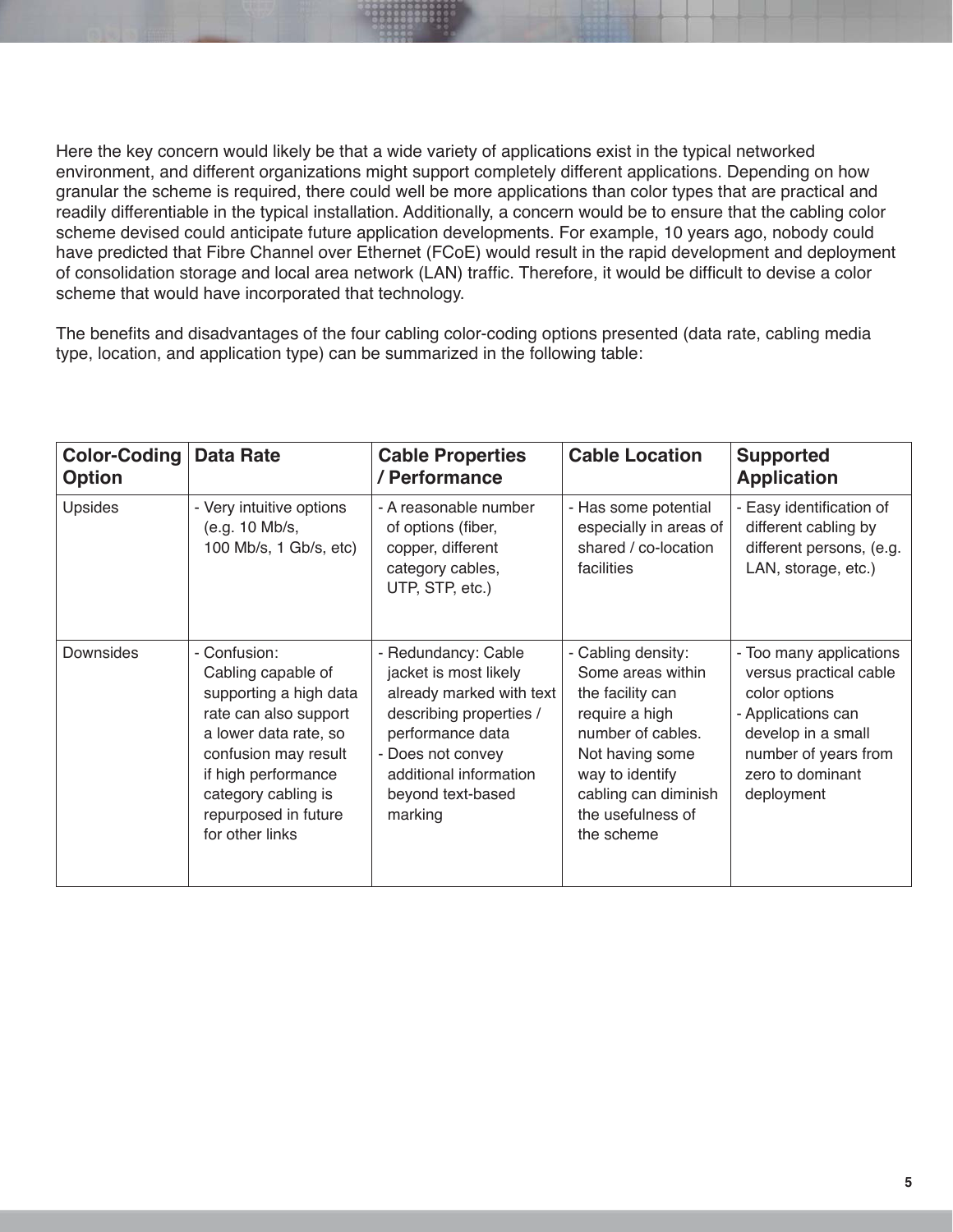Despite these challenges, Panduit has found that most enterprises gravitate toward cabling color schemes based in some way on application type. This is most likely due to the ability of IT managers to map available cabling infrastructure colors to general logical application architectures. These schemes are not based on mandated standards, but rather follow guidelines, best practices, or recommendations, and are devised by the particular enterprise's staff to fit their unique situation. Even then, a scheme implemented in an installation may require many caveats and exceptions, especially if being incorporated into a legacy or brownfield installation. Coupled with this recommendation is the footnote that the IT staff for the installation would need to ensure that the scheme is adequately communicated to staff and installation contractors alike.

Given the general favor that color-coding techniques based on application have found with IT stakeholders, the remainder of this brief will examine some examples of such deployments.

### **Example Color-Coding Schemes Based on Application Types**

Panduit believes that it is beneficial to the networking industry to provide information and options for solutions to support a color-coding scheme for the cabling infrastructure by identifying ways in which the scheme can be supported in the user's application. Other options over and above that of the color-coded jacket will be identified, and these give the user important options for handling special situations, or providing a higher level of granularity for more individualized applications.

The following is a list of some applications that are encountered in many types of data center, industrial automation and connected building scenarios. Cabling colors may be assigned to identify and keep separate various core business systems at a higher level (i.e., compute, communication, security), or may be used to denote various subsystems and/or individual applications:

- Different VI ANs
- Building, room, floor i.e., to location
- Active or inactive cabling
- Network speed
- Network A/B
- Different zones e.g. manufacturing, DMZ, enterprise
- Power over Ethernet (PoE)
- POU A/B circuit (white/black)
- Cabinet device connection, e.g. firewall, server, switch
- Function, e.g. data, phone, printer, fax, barcode, etc.
- Fiber type
- Shielded/unshielded
- Safety
- Organization, e.g. QC, maintenance, accounting, etc.
- Manufacturing process, e.g. paint, bending
- Manufacturing equipment, e.g. molding, extrusion, assembly, etc.
- $\bullet$  Interconnect type Ethernet/Fibre Channel/InfiniBand
- Wireless LAN cabling to access points
- Analog/control data/low voltage/telco
- Criticality of data/policy decision process
- Managed ports
- Interconnect application LAN, SAN/NAS, IPC
- Converged cabling LAN/SAN {FCoE}
- Tier level in, e.g. Cisco switching architecture – Access – Aggregation – Core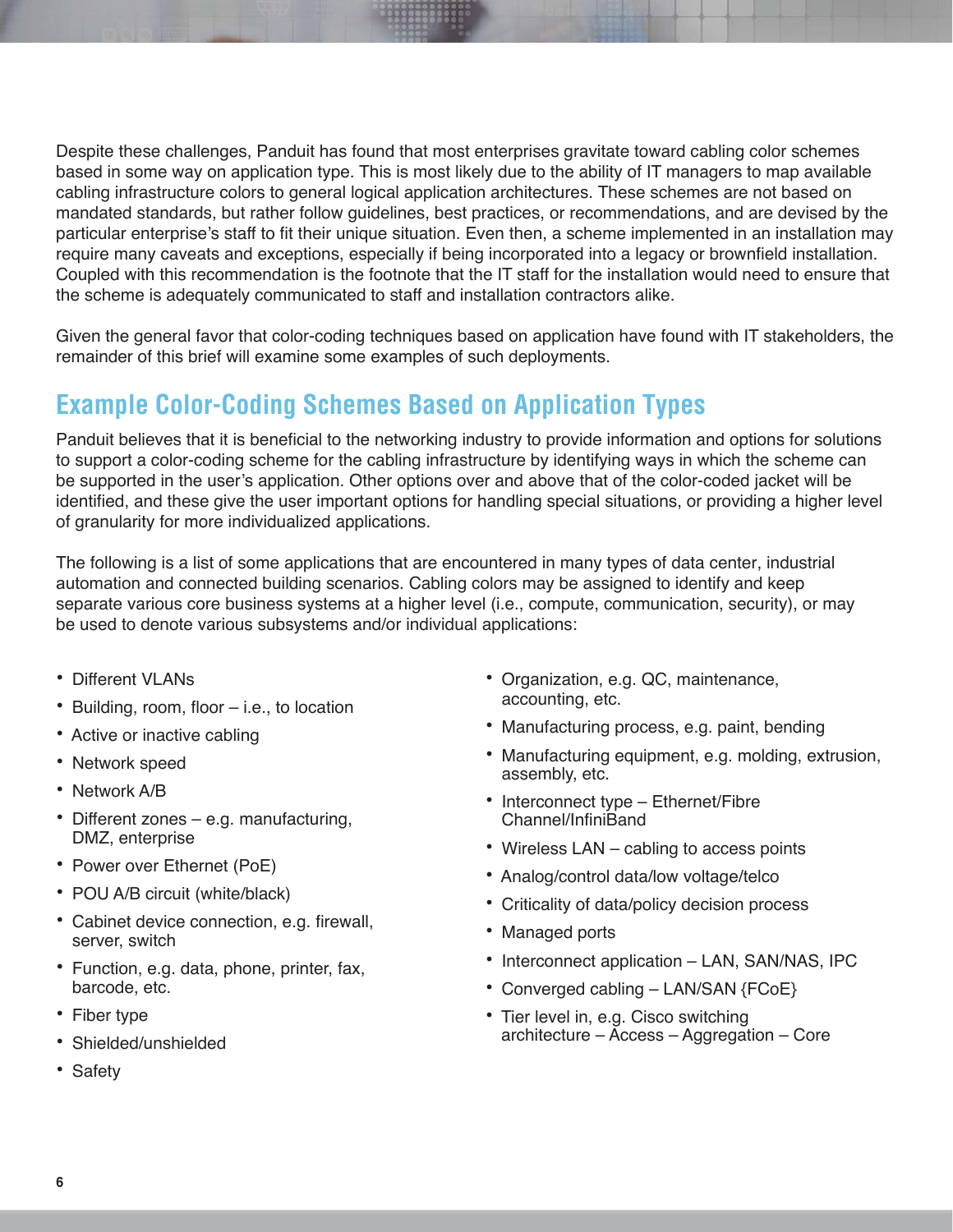#### *Example 1: Panduit World Headquarters*

The following is a list of the color-codes for the exterior jacket of copper cabling that were adopted at Panduit's World Headquarters that opened in 2010. In this building, Panduit had the benefit of this being a greenfield development, so that a color scheme could be devised to be used at the start of the project, and not be concerned with challenges such as prior installations or existing cabling.

- Blue Primary server connection
- White Secondary server connection
- Green Analog phones
- Yellow WAP connection
- Red Security connection
- Orange Visitor VLAN

Figure 1 shows color-coded copper cabling bundles leading from server cabinets. In many installations, the cabinet will contain in excess of 40, one RU profile servers. The server-to-switch connections are very often configured for two separate connections, referred to as primary and secondary connections (alternatively main and redundant). In this example, cables associated with the main connection are color-coded blue, and those for the redundant connection are white. Adherence to good labeling practices in the vicinity of the connections to equipment is followed to aid identification of specific cables at a later time. Color-coded hook and loop ties neatly support cable bundles without pinching and potential performance degradations associated with often used nylon cable ties. These cables will be connected to the patching fields for the servers within the cabinet.



*Figure 1. Color-Coded Server Cabinet Cabling Bundles in Panduit World Headquarters*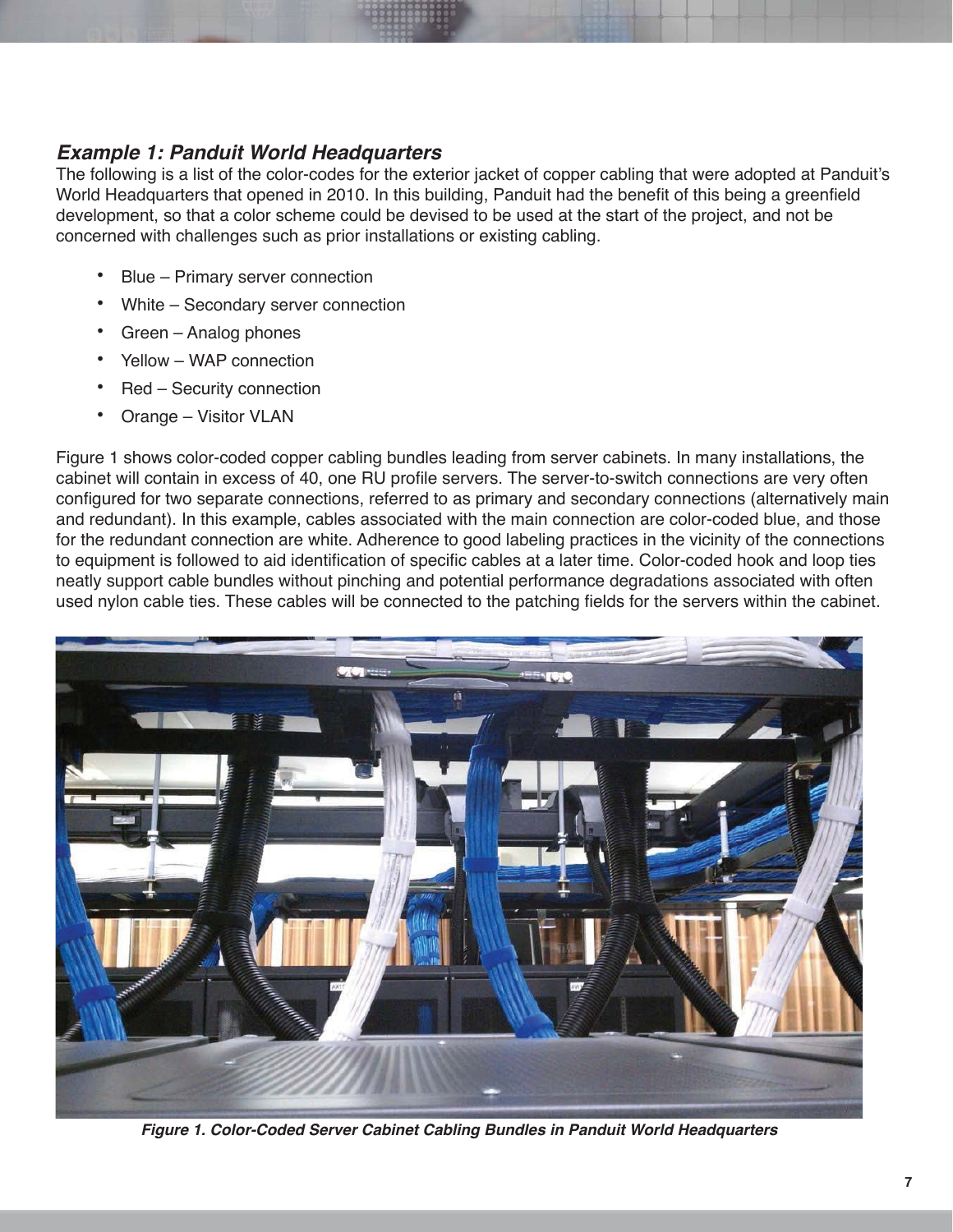Figure 1 shows that the different colored bundles are directed in different directions as they enter the overhead cabling pathway; the white bundles are directed to the left of the figure, the blue bundles to the right. This is a practice often followed in high availability type data centers, where cabling is led in different routes to give pathway redundancy in these important cabling trunks. The overhead pathway extends not only along the length of each of the server and switch cabinet rows, but also between these rows at both ends to allow cabling to be routed in this manner.

Figure 2 shows the rear view of the patching fields for the switch. 192 cables each in white and blue enter the patching field. Patch cords are used on the reverse side of the cabinet to connect the terminated cables to the switch.



*Figure 2. Switch Cabinet Patching Fields*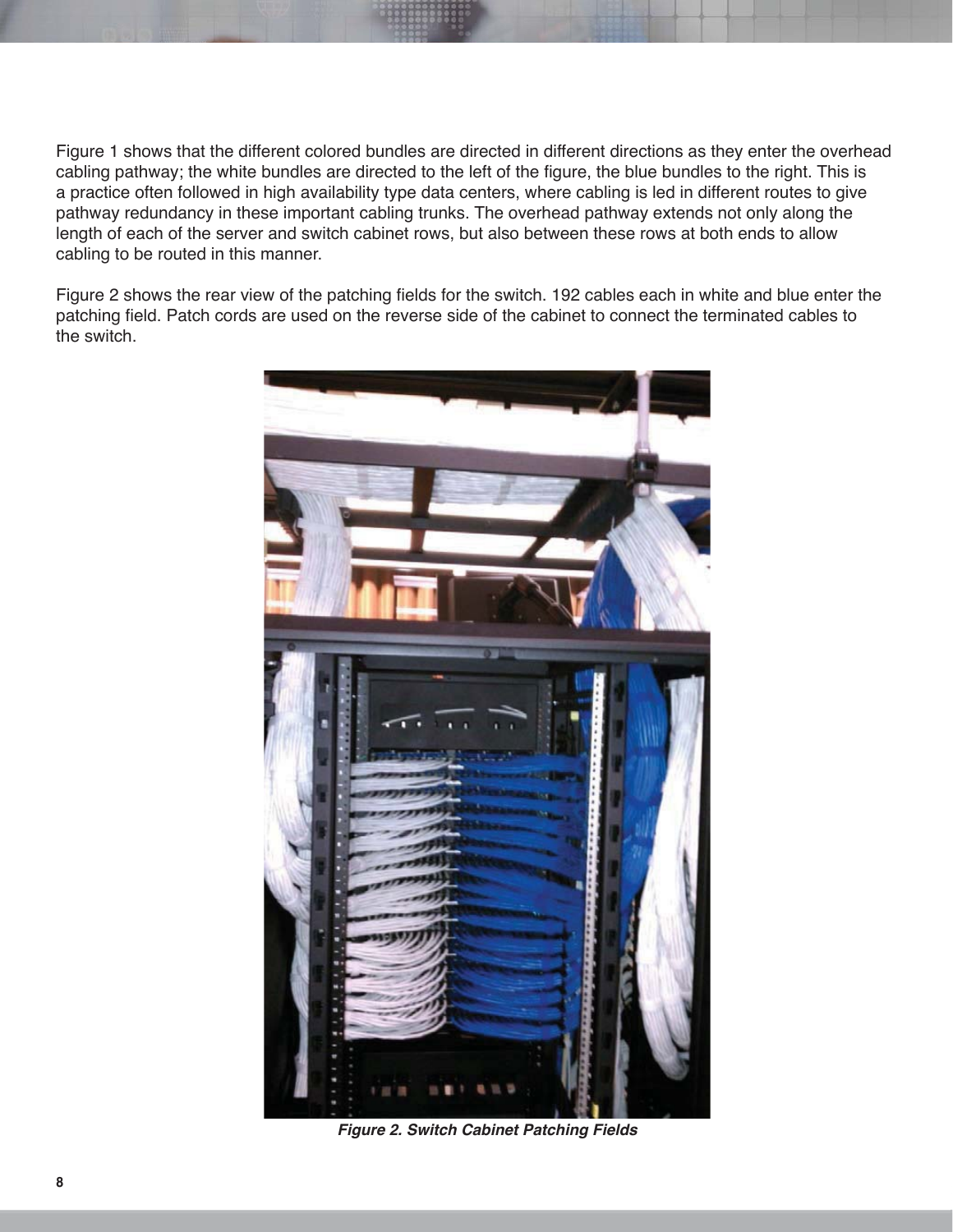#### *Example 2: Industrial Automation Application*

As Ethernet steadily marches into the plant floor, Industrial Ethernet is becoming increasingly adopted following the specifications released by the ODVA. One of the interesting aspects of the industrial network is the critical need to separate the manufacturing network from the enterprise network. Serious damage could result in enterprise users reaching  $-$  by accident or intent  $-$  the manufacturing network. Machine performance could be adversely affected, damage to plant could result, and lives could be put at risk.

To prevent this scenario, the industry uses firewalls to set up a de-militarized zone (DMZ) which prevents all but authorized access. There is a need for the enterprise network and the manufacturing network to use common information, for example, certain servers, so it is common to see connections from the firewall going to the enterprise network, the manufacturing network, and the common server field. In this example, it would be very desirable to adopt a broad color-coding scheme to allow quick and easy identification of critical cabling. The color-coding serves as a good way to quickly check the validity of connections made either at the time of original installation or at the time of moves, adds, and changes made at some future date.

A sample application is shown in Figure 3. This application uses the following colors for copper UTP cabling, with different groups of colored cabling connected to servers installed within a cabinet. The color red was intentionally not chosen, as this is often a color assigned to systems directly relating to the safety of personnel  $(i.e., fire / life / safety).$ 

- Orange storage 1
- Yellow storage 2
- Green DMZ
- Blue application
- Gray management



*Figure 3. Demonstration of color-coded network cabling in an Industrial Automation solution.*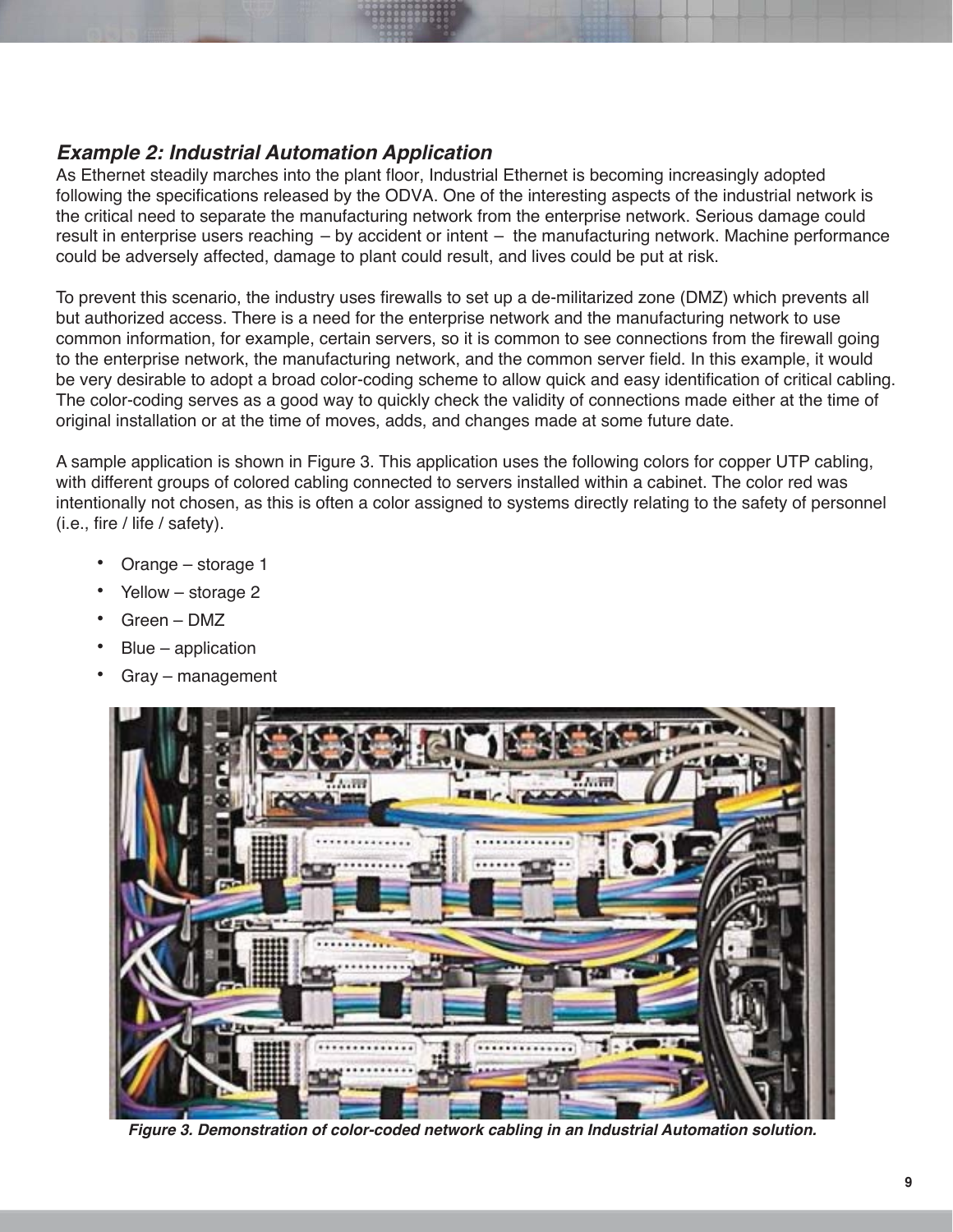# **Color-Coding Beyond Cables**

This technology brief has so far made several points as to how a copper cable color-coding scheme might be set up and implemented. Two key points are (1) the cabling infrastructure color-code often denotes the application, and (2) the best color-coding schemes stay broad enough to cover some high-level applications and/or business systems (i.e., compute, communication, and security).

In most real life situations, IT team members will require color-coding along with other identification methods that can be used to designate more specific applications, and will require ways to execute this if necessary. A number of options can be used as a supplement to (or even in place of  $-$  depending on the color-coding used in a legacy installation) the broad application-based color-coding scheme outlined. Some of the additional methods used by Panduit to organize horizontal network cabling include:

- Field wire terminated to the jack module (redundant network and safety consideration)
- Jack module color
- Labeling solutions
- Jack icon
- Modular plug
- Patch cord
- Color band
- Blockout (active/inactive colors)
- Hook and loop/cable tie
- Color-coded labels
- Different parts of the network deployed in different enclosures
- Cabinet/racks or duct/raceway
- J-hooks
- Keyed jacks colors and keys

The use of additional identification aids also aligns with the way that optical fiber is color-coded. From above, we note that the exterior jacket of optical fiber has already been specified through ANSI/TIA standards and is based on the property of the medium rather than the application into which it is used.

These additional identification solutions from Panduit will give the optimum overall color-coding scheme to both fiber and copper networking cabling. Interestingly, the most recent update of the ANSI/TIA-568-C.3 for optical fiber components was released in 2008 and includes recommendations for the color-coding of the connector strain relief, housing and adapter to support installations when color is used to identify fiber types.